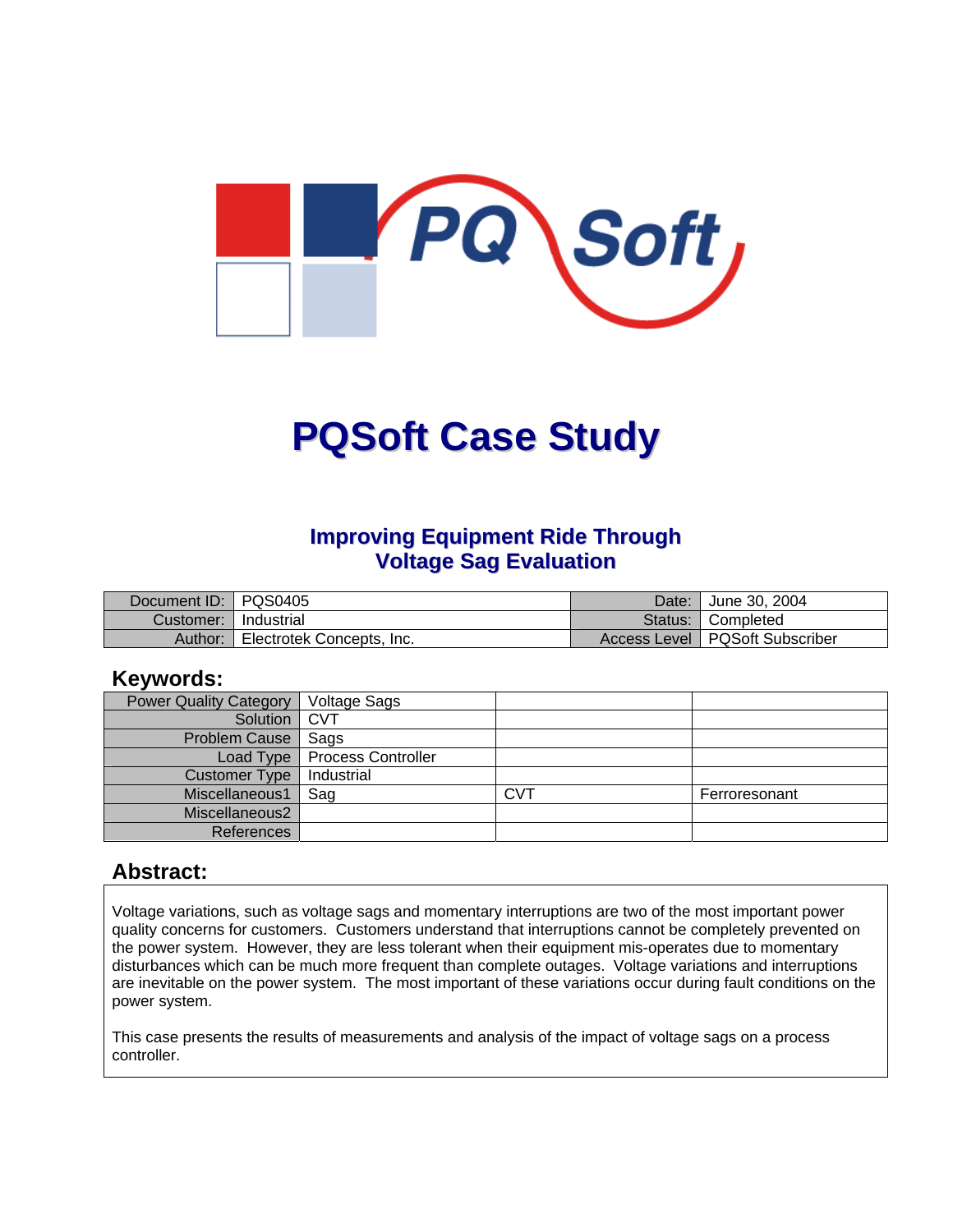# <span id="page-1-0"></span>**TABLE OF CONTENTS**

## **LIST OF FIGURES**

## **RELATED STANDARDS**

IEEE Standard 1159

#### **GLOSSARY AND ACRONYMS**

**CVT CBEMA**  **Constant Voltage Transformer** Computer and Business Equipment Manufacturers Association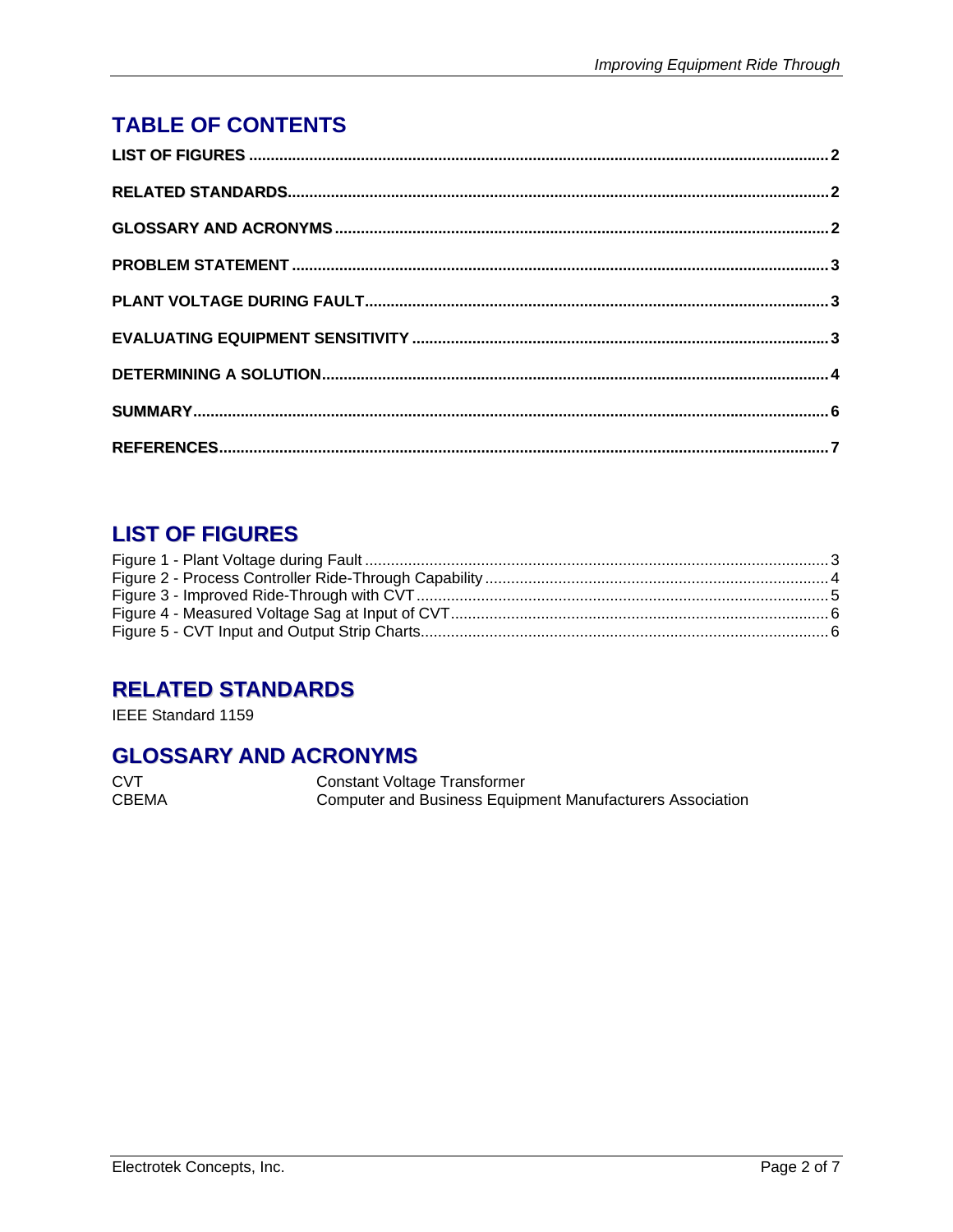## <span id="page-2-0"></span>**PROBLEM STATEMENT**

A semiconductor manufacturer was experiencing problems with large motors tripping off-line during voltage sag conditions. If enough motors trip off-line, the entire manufacturing process can be disrupted resulting in significant lost revenue.

## **PLANT VOLTAGE DURING FAULT**

The voltage sags were being caused by faults on the utility's distribution system. These faults were caused by tree limbs, squirrels, accidents, etc. These faults caused a short circuit at the fault location and resulted in depressed voltages during the fault and until protective devices operated to clear the fault.

A BMI 8010 power quality disturbance analyzer was placed at the plant service entrance to record the power quality. [Figure 1](#page-2-1) is an example of a voltage sag measured at the plant that resulted in dropout of the motors.

<span id="page-2-1"></span>

**Figure 1 - Plant Voltage during Fault** 

# **EVALUATING EQUIPMENT SENSITIVITY**

A process controller was thought to be causing the motors to trip off-line. A voltage sag simulator was used to test the ride through capability of the temperature controller for voltage sags from 0.5-1000 cycles in duration. The controller was found to very sensitive to voltage sags, tripping at approximately 80% of nominal voltage regardless of duration (Figure 2). The controller was found to be more sensitive than the CBEMA (Computer and Business Equipment Manufacturers Association) curve for sags up to approximately 40 cycles in duration.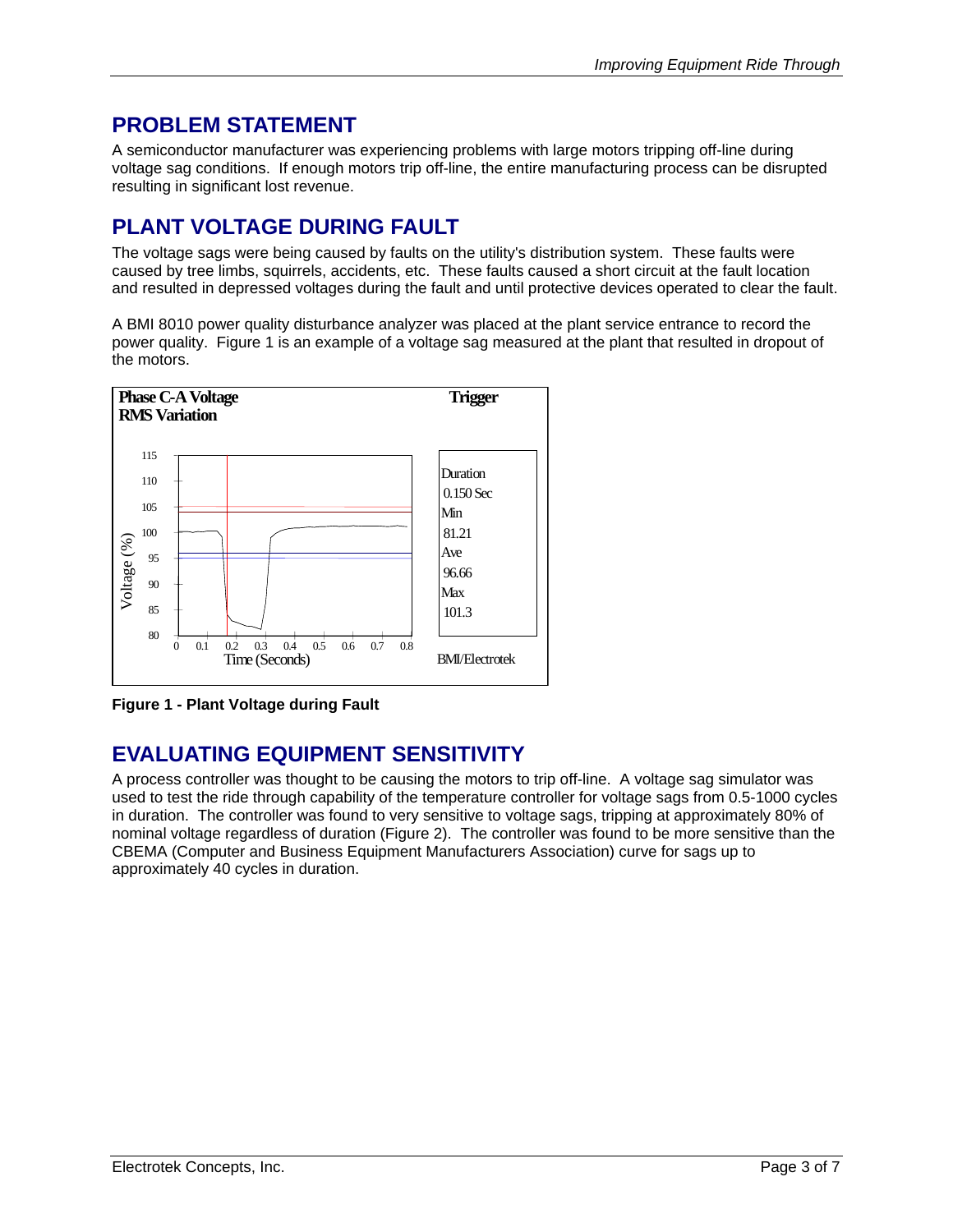<span id="page-3-0"></span>

**Figure 2 - Process Controller Ride-Through Capability**

## **DETERMINING A SOLUTION**

A ferroresonant or constant voltage transformer (CVT) was obtained to determine if it could improve the ride through capability of the temperature controller. CVTs work similar to a transformer being excited high on its saturation curve, so that the output voltage is not significantly affected by input voltage variations. CVTs are especially attractive for loads with relatively low power requirements and are constant. The process controller, now powered through a 120 VA CVT, was tested again. Voltage sags up to 1000 cycles in duration and down to 30% of nominal voltage did not affect the controller ([Figure 3\)](#page-4-1).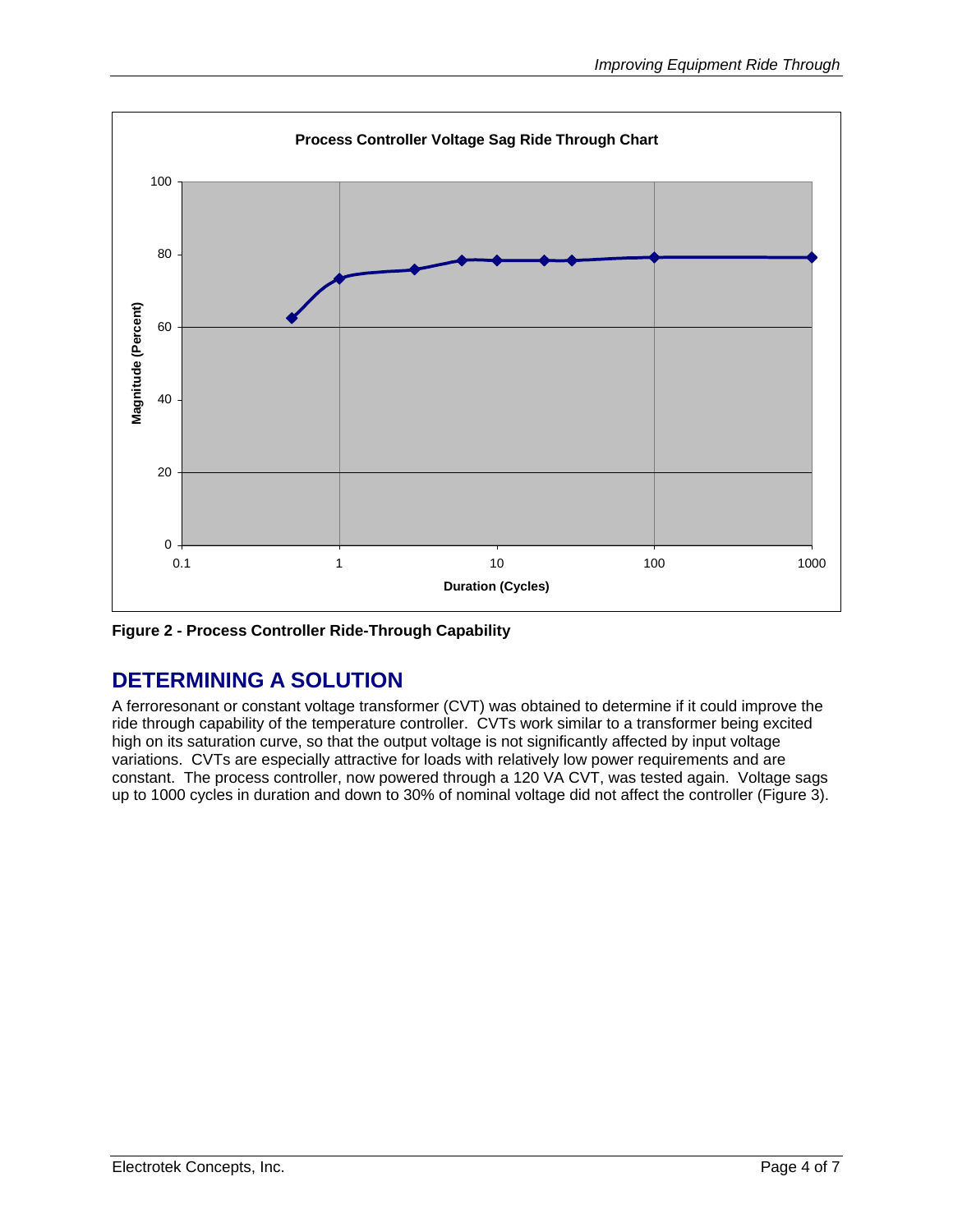<span id="page-4-1"></span><span id="page-4-0"></span>

**Figure 3 - Improved Ride-Through with CVT** 

To obtain ride through down to about 50% of nominal voltage, the CVT must be oversized, to approximately twice the size of the protected load. The output voltage of a CVT collapses to zero during a complete outage.

The disturbance analyzer was used to determine the performance characteristics of the CVT. [Figure 4](#page-5-1)  shows a voltage sag recorded at the CVT input. No disturbance was triggered on the CVT output. [Figure 5](#page-5-2) shows the corresponding 24-hour strip chart for the CVT input and CVT output. The input strip chart clearly shows the voltage sag, while the output was very clean.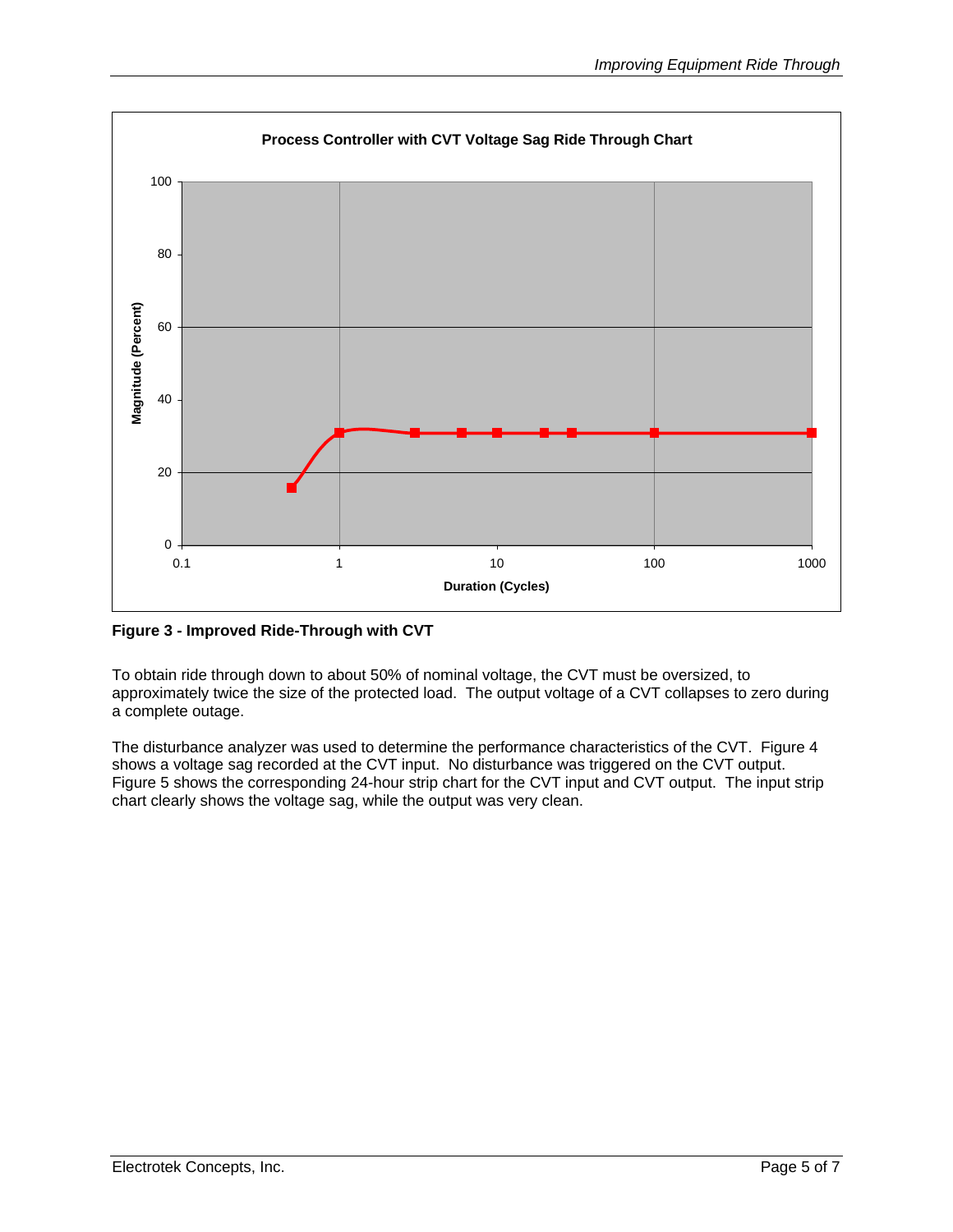<span id="page-5-1"></span><span id="page-5-0"></span>

**Figure 4 - Measured Voltage Sag at Input of CVT**

<span id="page-5-2"></span>

**Figure 5 - CVT Input and Output Strip Charts** 

*Note: The dashed line in [Figure 4](#page-5-1) indicates the trigger point of the event and does not correspond to the dashed line in [Figure 5.](#page-5-2) The event illustrated in [Figure 4](#page-5-1) can be seen just to the left of the dashed line in [Figure 5.](#page-5-2)* 

# **SUMMARY**

Voltage variations, such as voltage sags and momentary interruptions are two of the most important power quality concerns for customers. Customers generally understand that interruptions cannot be completely prevented on the power system. However, they are less tolerant when their equipment misoperates due to momentary disturbances that can be much more frequent than complete outages. These conditions are characterized by short duration changes in the rms voltage magnitude supplied to the customer. The impact to the customer depends on the voltage magnitude during the disturbance, the duration of the disturbance, and the sensitivity of the customer equipment.